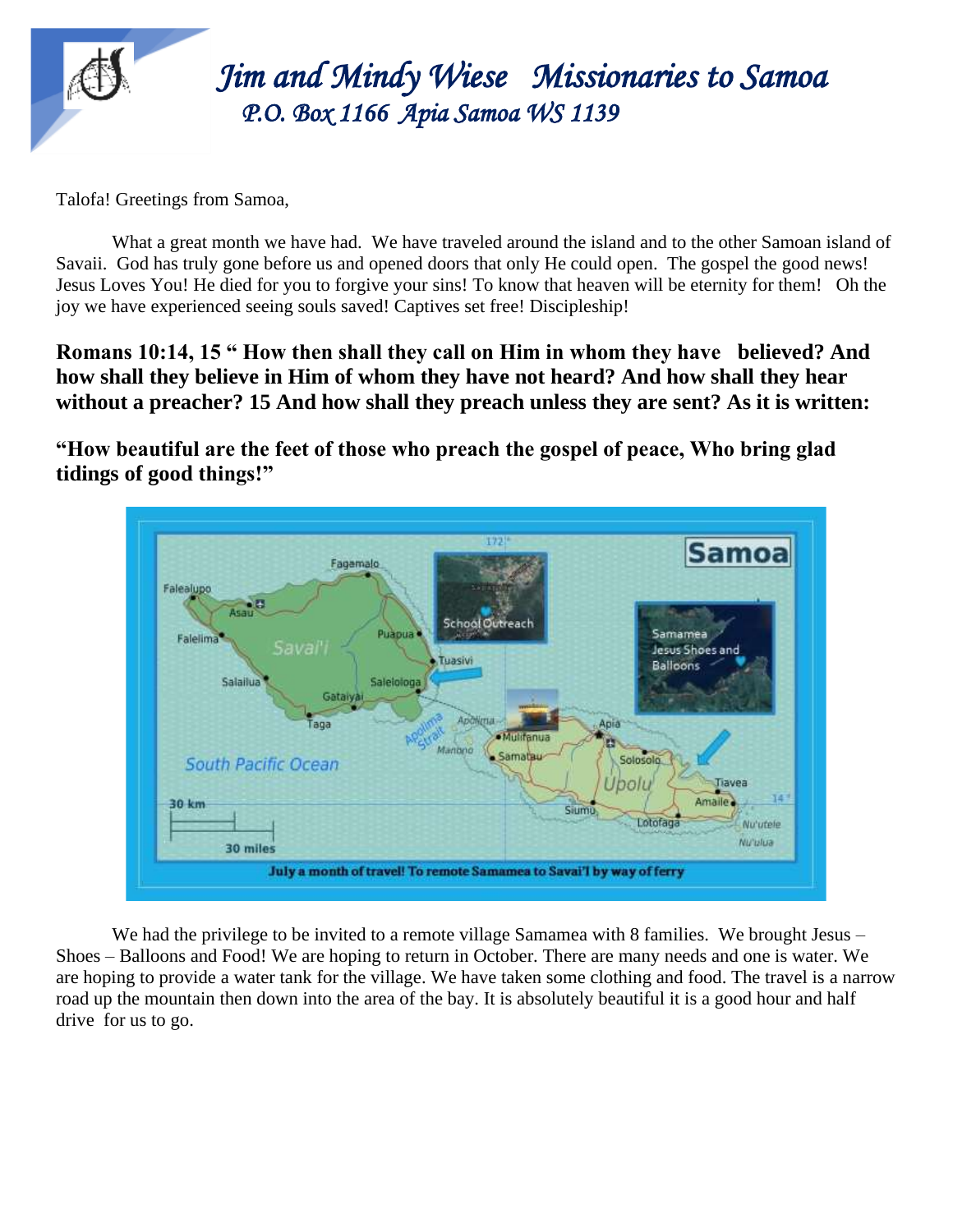



We continue to minister at Campus of Hope our day changed from Tuesday to Monday. Jim is still reading and teaching the children. Mindy is part of team mentoring the girls. She has been able to share the gospel and 5 girls were saved recently. It has been wonderful !



Samamea Pastors School with 30 children. This is a mainline church the congregational church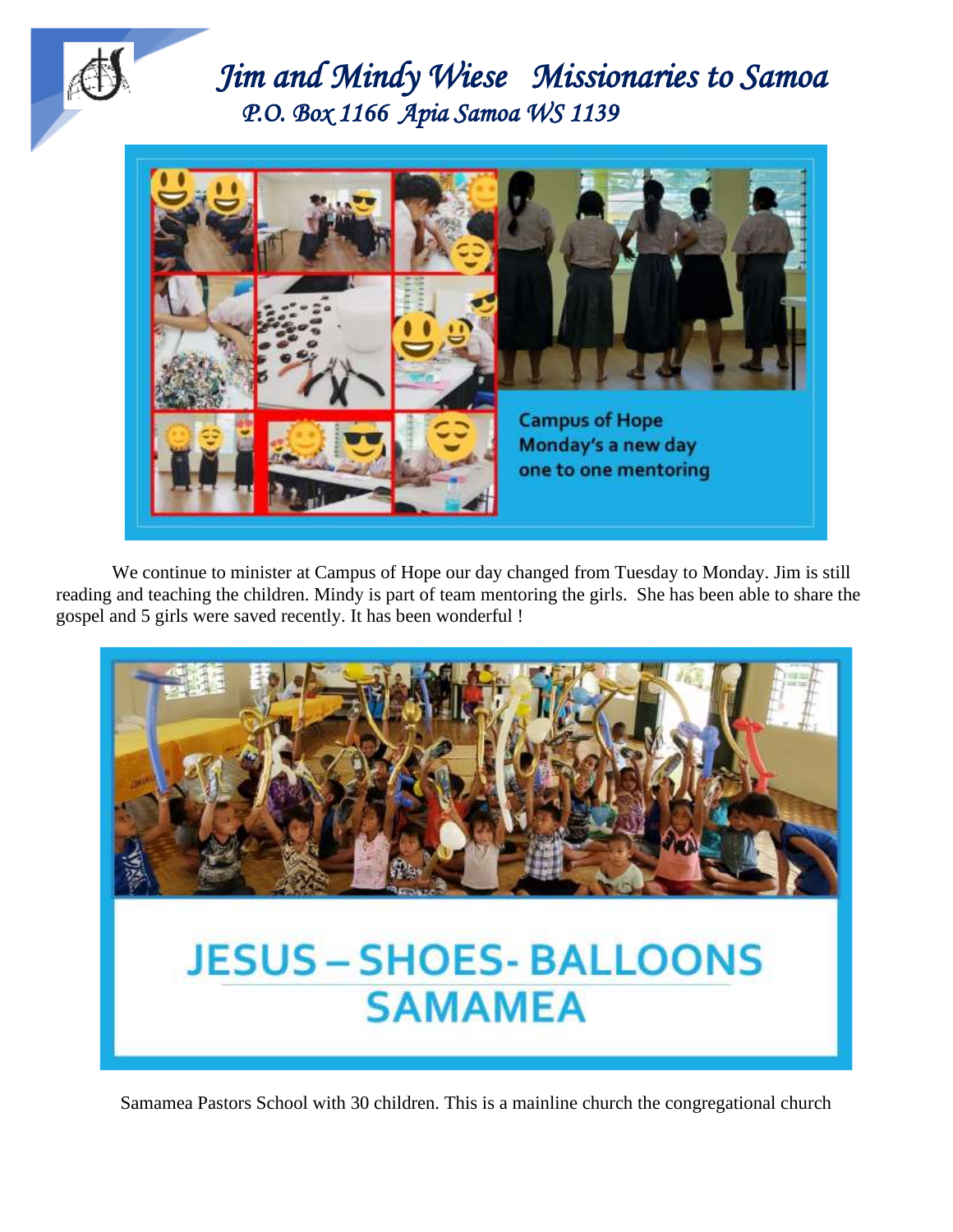



More pictures from Samamea we are looking down from the top of the mountain. The village is on the very far end of the bay. We took nappies (diapers) and rice and noodles to all eight families. Since we have been there two babies have been born.



A trip to Savaii the other Samoa island. Not to be confused with American Samoa. We went to this school on the coast and had the opportunity to share the gospel with over 200 students. Then we spend time in two classrooms. Year 7 and year 8! So blessed so very very blessed.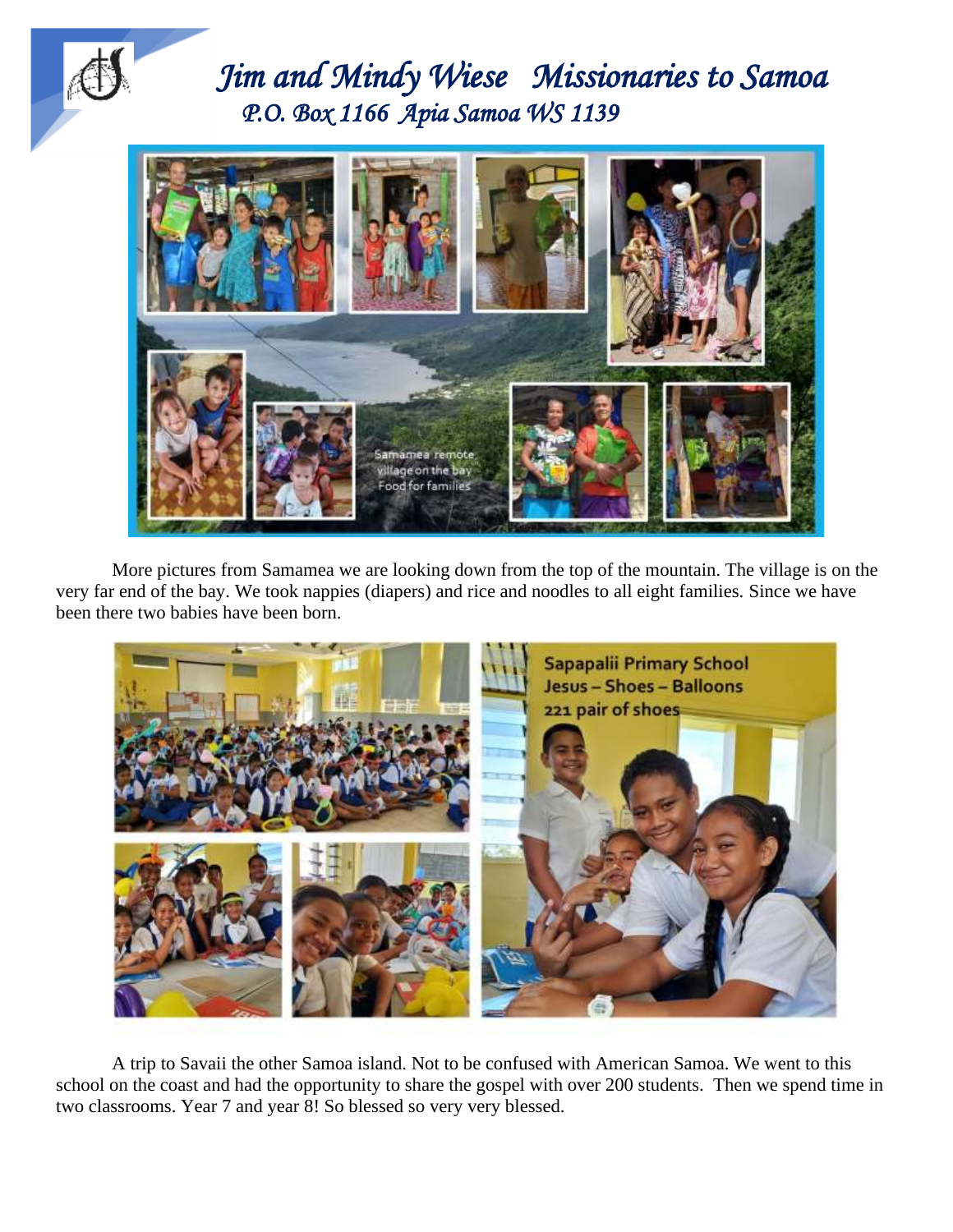

 *Jim Jim and Mindy Wiese Missionaries to Samoa P.O. Box 1166 Apia Samoa WS 1139* 



Savaii Call to Prayer Samoa! Building relationships and making new friends on the "other" island. We traveled by ferry and had a different experience this time. We were stranded due to the weather. What a fruitful trip. We met Samoan missionaries from Papa New Guinea and met up with missionaries from Cook Islands. We ministered in two churches sharing testimony and were able to provide shoes for two vendors.

Again thank you !! Here are some PRAISE AND PRAYER request for this month. If you would like to give towards the work here in Samoa follow the link below.

- 1. Souls for the Kingdom and Lives Changed!
- 2. Our host church found a place to rent more info next month!
- 3. Wisdom and discernment moving forward with Samoa Outreach and Learning Center (SOLC)
- 4. Favor for grant for land lease for SOLC (on hold at the moment)
- 5. Continued safety no Covid on island
- 6. Unity in Nation of Samoa PRAISE a government is now in place
- 7. Water Tank for Samamea
- 8. Upcoming Marriage Seminar for Great Harvest Church of God
- 9. Samoa Recovery curriculum and translation (about 2/3 completed)